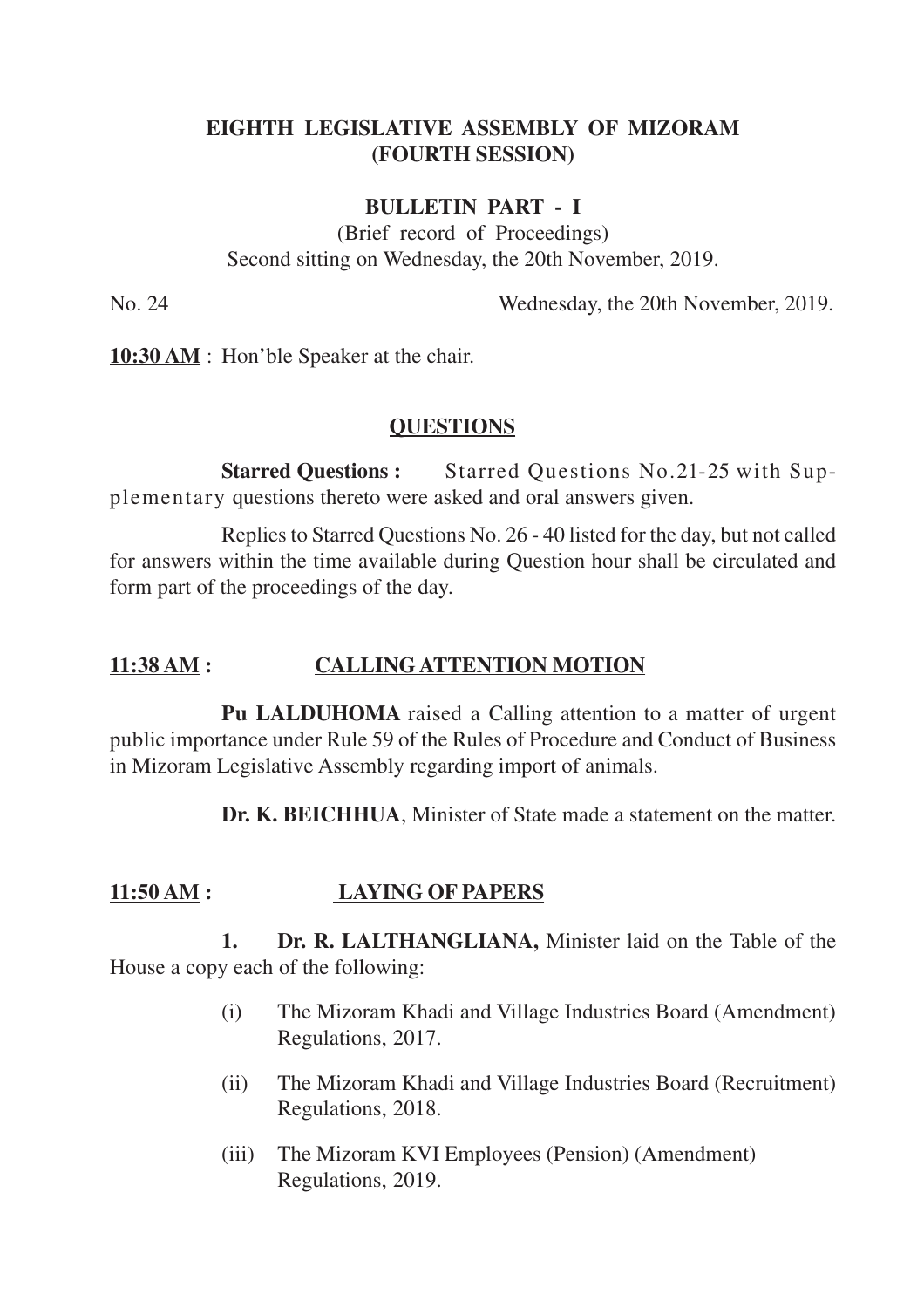- (iv) The Mizoram Clinical Establishments (Registration & Regulation) (Amendment) Rules, 2019.
- (v) Bye Law of the Mizoram Institute of Medical Education and Research, 2018.

**2. Pu TJ. LALNUNTLUANGA,** Minister of State laid on the Table of the House a copy each of the following:

- (i) The Mizoram Prevention and Control of Water Pollution (Procedure for immersion of Idol) Rules, 2019.
- (ii) The Mizoram Wood based Industries (Establishment & Regulation) (Amendment) Rules, 2019.

**3. Er. H. LALZIRLIANA** laid on the Table of the House a copy of Statement of Action Taken by the Government against the Recommendations contained in the Third Report of Subject Committee-I relating to Excise & Narcotics Department.

# **12:08 PM : PRESENTATION OF REPORT**

**1. Dr. F. LALNUNMAWIA** presented to the House a copy of the First Report of Subject Committee-II relating to Mizoram Engineering College under Rashtriya Uchchater Shiksha Abhiyan (RUSA) under Higher & Technical Education Department, Government of Mizoram.

**2. Pu L. THANGMAWIA** presented to the House a copy of the Second Report on Action Taken by the Government on the Recommendations contained in the First Report of Committee on Papers Laid on the Table.

# **12:14 PM : LEGISLATIVE BUSINESS**

**Pu ZORAMTHANGA,** Chief Minister begged leave of the House to introduce 'The Mizoram Protection of Interests of Depositors (in Financial Establishment) Bill, 2019.'

Leave having been granted, he introduced the Bill. He moved the Bill for consideration of the House. He also explained the principle of the Bill.